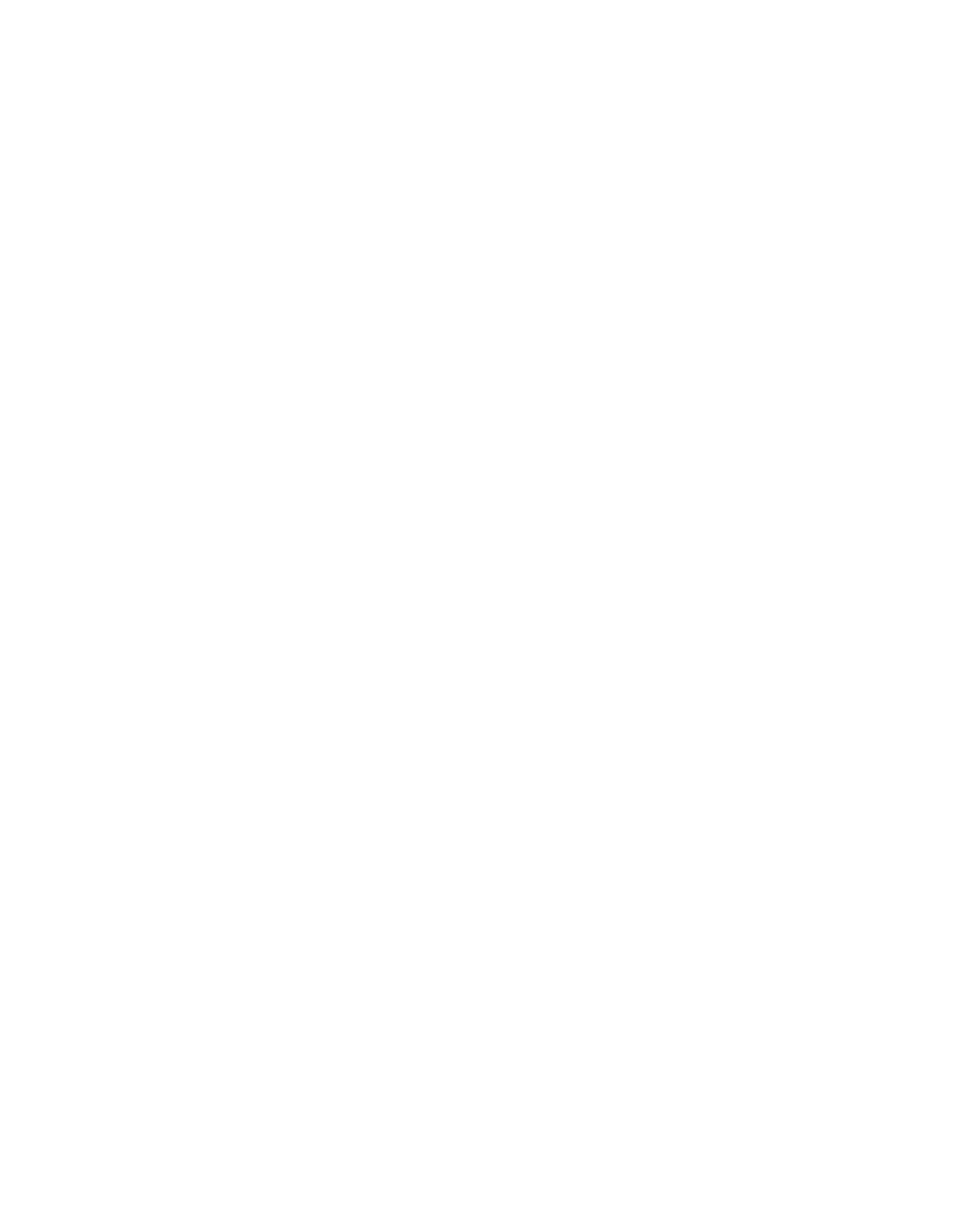### **TABLE OF CONTENTS**

For questions concerning this report, contact: U. T. System Office of Budget and Planning 512.499.4527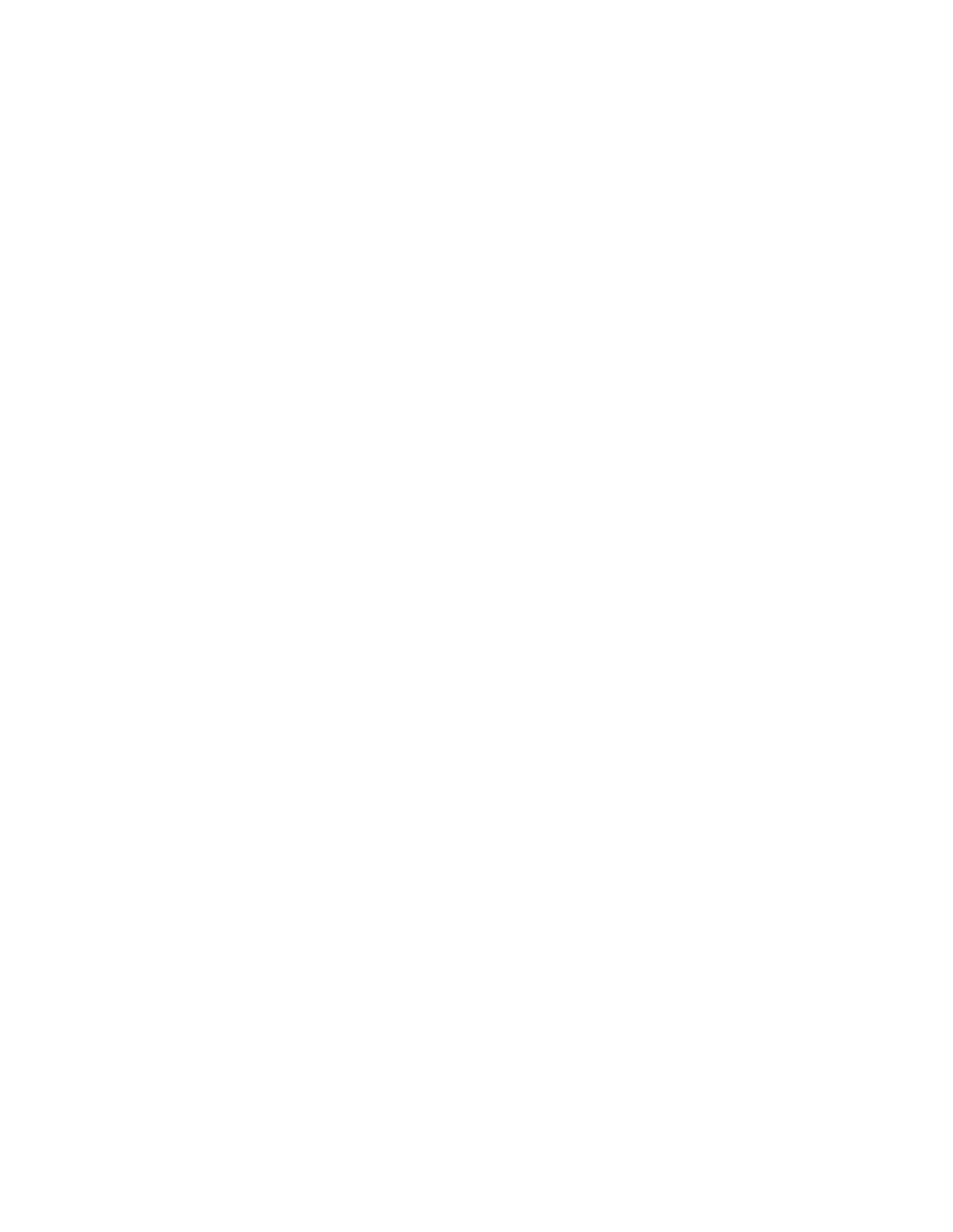#### <span id="page-4-0"></span>**RIDER NO. 4 TO THE UNIVERSITY OF TEXAS SYSTEM ADMINISTRATION**

The text of Rider No. 4 to The University of Texas System Administration in House Bill 1, 86<sup>th</sup> Legislature, Regular Session, is as follows:

#### **"Reporting Requirements for Capital Projects for The University of Texas System Administration**.

By December 1 of each year, The University of Texas System shall submit a report to the Legislative Budget Board for the prior fiscal year that includes information on all capital construction projects paid for with funds appropriated by this Act, having a cost in excess of \$1,000,000 and having the purpose of directly supporting the administration and operation of The University of Texas System Administration or the Board of Regents of The University of Texas System. The report must include at a minimum for each capital project: (1) the purpose of the project; (2) the total cost of the project; (3) the source of funding for the project; (4) the savings achieved by the project; and (5) any other information requested by the Legislative Budget Board."